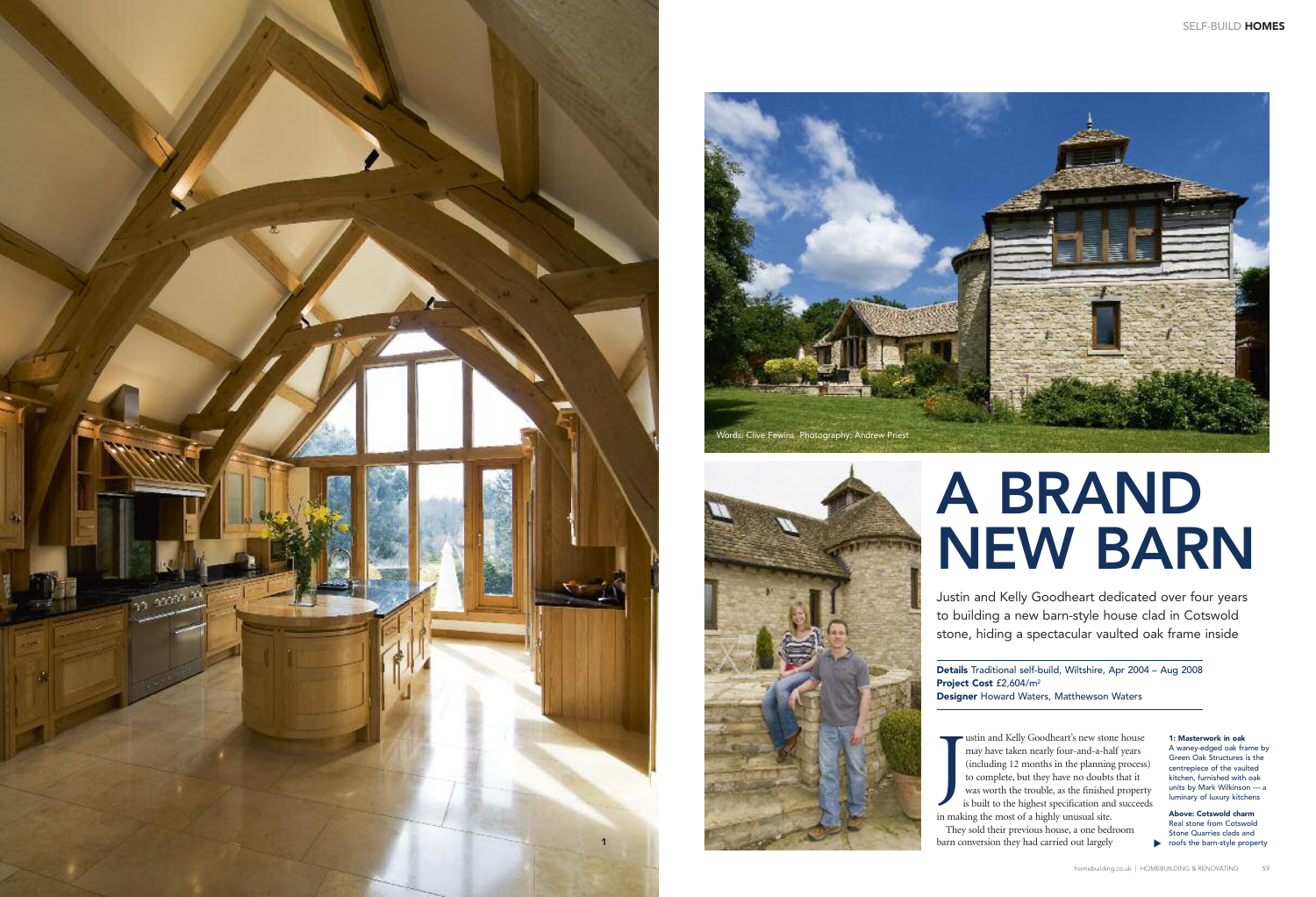



#### **A Difficult Planning Situation**

Despite seeking the advice of a planning consultant, who did not rate their chances very highly, Justin and Kelly came to an agreement with the plot owner that they would have an option on a sale at £100,000 providing they could gain planning permission.

"We were convinced from the start that it was worth pursuing," Justin says. "After all, the neighbouring property had only been built 12 years ▶

The couple then approached architect Howard Waters, with whom they struck an instant rapport and came to a deal: if he was successful in gaining planning permission for them, they would pay a fee of £8,000; if not they would pay him just £2,000.

As all Justin and Kelly stood to lose was £2,000 – plus the time and effort they had put into their planning application – they considered it a reasonable bet. Plus, with their twin advantages of cash in hand and excellent local contacts, they decided it was worth pressing ahead.

themselves for £265,000, and were looking for another plot near to Swindon, where Justin works as a plumber and heating engineer and Kelly is a hairdresser. They knew it would be hard to find a really interesting plot, but time was on their side as they were able to live with family members for a while.

> "Having spent five years on the barn conversion we had gained quite a lot of experience, and learned that with self-build one of the cardinal rules is not to rush things," Justin says. "We also had the dual advantage of

£120,000 in our bank after the sale of the barn and a great deal of local family support."

They were prepared for a long search. However, good local networking paid off when they heard of an interesting plot in the historic heart of a sought-after village only three miles from the centre of Swindon.

It seemed the perfect plot — a quarter of an acre near a Mediaeval church and bounded on one side by the high wall of a former kitchen garden and on the other by a former manor house, now a large hotel. The only problem was that the site was just outside the village development boundary, and planning permission had previously been refused twice.

## **C** One of the<br> *cardinal rule*<br> *is not to rush* t*hings* 22<br> *E*120,000 in our *cardinal rules is not to rush*

Justin and Kelly fought their way through roof-high undergrowth and the remains of old glasshouses and outbuildings to examine the site. "We were really convinced it was a viable plot, regardless of the previous refusals," Justin says.

#### **Above: Designed for a**

**sloping site** The house is largely on one level but in response to a south-easternly downslope, a three storey 'dovecote-style' section has been incorporated. Glazed gable ends within the oak frame were crafted by Simon Ely of Black Pig Frame Finishing, and are suggestive of barn-style cart door openings, while also maximising light inside. The other windows were made by Highwood Joinery

**2: High volume** Spotlights highlighting the timber frame, and solid walnut flooring from Cotswold Wood Floors set a warm welcoming tone to the interiors

USEFUL CONTACTS: Design Matthewson Waters: 01488 73131 Structural engineer David Clark: 0118 971 0500 Substructure, main walls and roof Hall Homes: 01793 763801 Oak frame Green Oak Structures: 01458 833420 Oak frame glazing Black Pig Frame Finishing: 01761 420576 Plumbing and heating CW Goodheart: 01793 613393 Electrics Alexander Electrical: 01793 692669 Walnut floors Cotswold Wood Floors: 01242 222822 Stone floors Holley Hextall: 01380 850039 Flooring contractor, tiling and wetrooms Simon Hinic: 07979 855302 Roofing contractor Gary Tilton: 07708 70759 Stone roof tiles and walling stone Cotswold Stone Quarries: 01451 850775 Lighting John Cullen: 020 7371 5400 Sanitaryware Swindon Plumbing Supplies: 01793 420600; Tradsol: 01793 486800 Glass balustrade Complete Glazing Services: 01793 496880 Spiral staircase Graham Burgess: 01373 464241 Kitchen Mark Wilkinson: 01380 850004 Windows and doors Highwood Joinery: 01249 822057 Rooflights Velux: 01592 772211 Landscaping Stuart Murphy: 07870 168623 Audiovisual Audience of Bath: 01225 333310

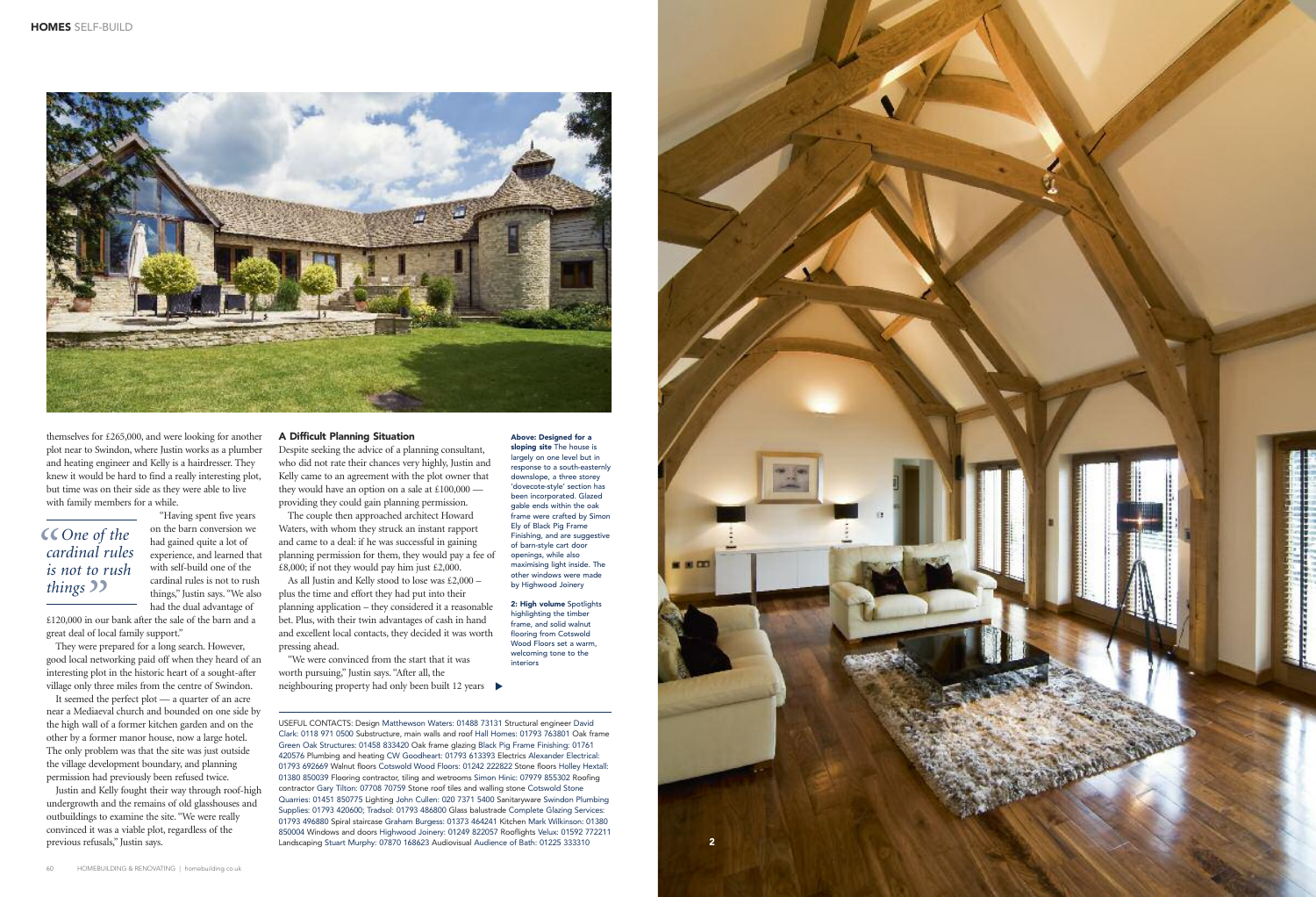*SC* There was a *stream beneath the site... it me to start again* **<sup>22</sup>**<br>*-* real stone is so superior. *s t r e a m b e n e a th the site... it meant w e v i r t u a l ly h a d*

an artificial stone roof — real stone is so superior. We felt the same about the external stonework, so we specified 20 per cent grey and the rest creamy and it all came from the same Cotswold quarry.

"To be fair to the planning officers, they phoned to congratulate us and wished us well. They went out of their way to be helpful and now all is finished we have been approached by Swindon Borough Council to appear in its 'Good Design Guide." ▼

ago and the adjoining mansion had been converted into a 100 bedroom hotel in the early 1990s — and both lay outside the development boundary."

#### JUSTIN AND KELLY'S<br>SELF-BUILD

**Construction** Masonry with stone facing; internal vaulted oak trame **S i z e** 2 8 8 m 2 **Build Time** Four years **Build Route** Self-managed **Plot Cost** £100,000 **Build Cost** Undisclosed **Va l u e o n C o m p l e t i o n** £1,250,000

Justin and Kelly's theory was that if they drew up a scheme of the highest q u a l i ty – t o a fa r h i g h e r s p e c i fi c a t i o n t h a n t h e two schemes that had previously been rejected – then the planners would talk to them. They were proved correct — the planners willingly discussed the project with

them and even advised them to go 'over their heads' directly to the members of the Swindon Borough Planning Committee. That way the councillors might be impressed by the quality of the design and use their powers to overrule the officers. "It was obvious that when the head planner realised what we proposed he was very sympathetic, which is why he made this very helpful suggestion," Justin says.

Heartened by this they went to great lengths to produce 12 copies of a detailed application portfolio, including a full model of the proposed house, which Howard made himself. The portfolio also included full details of the materials to be used, including the new Cotswold stone roof, which, when eventually built, cost £98,000 including materials and labour.

"We even paid a friend with a microlight aircraft to take aerial shots that we included in the portfolio," Justin says. "All of this, however, took a lot of work and quite a long time to prepare and must have cost us at least  $£1,000."$ 

Nevertheless it paid off, because at the crucial planning meeting, at which Justin and Kelly were represented by Howard, the committee members voted 11:1 in favour. "The committee members

expressed confidence in our s c h e m e a n d particularly loved the materials," Justin says. "It entirely justified our determination to 'go natural'. We really didn't want









**5**<br>**6**<br>**6**<br>**6** 



**Far left: Decorative dovecote** Clad in waney elm boarding, the three storey section contains the master suite (**5**) and enriches the agricultural style of the house; **3: Dedicated fun zone** A large Velux rooflight pours light into the games room, which features retro arcade games such as Pac-Man and Donkey Kong; **4: Solid stone staircase** Housed within a circular tower, the Cotswold stone spiral stairs were crafted by Graham Burgess. LEDs highlight the treads; **5: Angular ceiling** The master bedroom is a striking funnel-like shape, tapering upwards within the dovecote and illuminated by spotlights. Steps lead up to an en suite; **6: Luxury family bathroom** Large-format stone tiles create a serene backdrop for the wetroom shower and curved sanitaryware